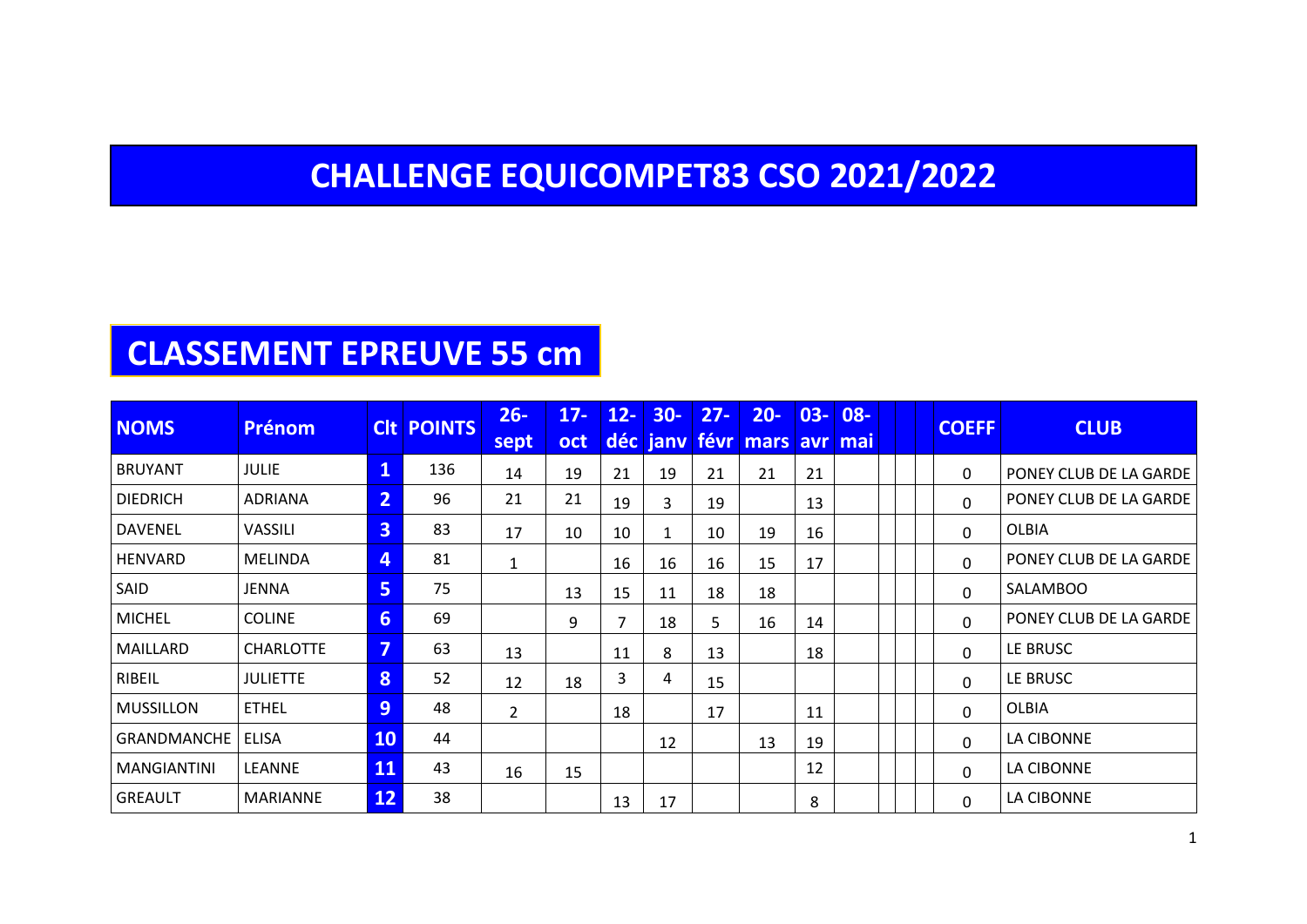| <b>MARINO</b>       | CAMILLE           | 13 | 30 |                | 16             | 14           |                |    |    |    |  | 0           | <b>OLBIA</b>           |
|---------------------|-------------------|----|----|----------------|----------------|--------------|----------------|----|----|----|--|-------------|------------------------|
| <b>MAGNAN</b>       | <b>ANAIS</b>      | 13 | 30 | 15             |                |              | 15             |    |    |    |  | $\Omega$    | LA CIBONNE             |
| <b>PIRIS</b>        | <b>HUGO</b>       | 15 | 29 | 5              |                |              | 10             | 14 |    |    |  | 0           | PONEY CLUB DE LA GARDE |
| <b>VALETTO</b>      | <b>CLAIRE</b>     | 15 | 29 |                | 14             |              | 5              | 4  |    | 6  |  | 0           | PONEY CLUB DE LA GARDE |
| <b>METAYER</b>      | SARAH             | 17 | 27 |                |                |              |                | 12 |    | 15 |  | $\Omega$    | PONEY CLUB DE LA GARDE |
| <b>DUBOIS</b>       | ANNE ELISABETH 18 |    | 24 |                |                | 12           |                | 3  |    | 9  |  | $\Omega$    | LA CIBONNE             |
| <b>GAUTIER</b>      | ANAELLE           | 19 | 21 |                |                |              | 21             |    |    |    |  | 0           | <b>LA CIBONNE</b>      |
| CAILLARD            | <b>LUCILE</b>     | 19 | 21 | $\overline{4}$ |                |              |                |    | 17 |    |  | 0           | LE BRUSC               |
| <b>OUDET</b>        | <b>FLORENCE</b>   | 21 | 20 |                | 6              |              |                |    | 14 |    |  | 0           | LA CIBONNE             |
| PLACAUD             | <b>JULIE</b>      | 22 | 19 | 19             |                |              |                |    |    |    |  | 0           | LE BRUSC               |
| <b>DEFFENU</b>      | <b>STEFFI</b>     | 22 | 19 |                | $\overline{7}$ |              |                | 9  |    | 3  |  | $\Omega$    | PONEY CLUB DE LA GARDE |
| <b>COLBOIS</b>      | SOHANE            | 24 | 18 | 18             |                |              |                |    |    |    |  | 0           | LA CIBONNE             |
| <b>BOURRAS</b>      | <b>LAURENCE</b>   | 24 | 18 |                |                |              |                | 8  | 10 |    |  | 0           | LA CIBONNE             |
| <b>BARIKI</b>       | YELINA            | 26 | 17 |                | 17             |              |                |    |    |    |  | 0           | <b>OLBIA</b>           |
| <b>FLAMENT</b>      | <b>POE</b>        | 26 | 17 |                | 11             | 6            |                |    |    |    |  | 0           | <b>OLBIA</b>           |
| <b>VAINGUER</b>     | <b>TESS</b>       | 26 | 17 |                |                | 17           |                |    |    |    |  | $\Omega$    | LE BRUSC               |
| <b>ROY</b>          | <b>EVA</b>        | 26 | 17 | 9              |                |              |                |    | 8  |    |  | 0           | <b>OLBIA</b>           |
| <b>BRUYANT</b>      | <b>JUSTINE</b>    | 30 | 16 |                |                |              |                |    | 11 | 5  |  | $\Omega$    | PONEY CLUB DE LA GARDE |
| <b>BRUYANT</b>      | <b>AUDREY</b>     | 31 | 15 |                |                |              |                | 11 | 4  |    |  | $\Omega$    | PONEY CLUB DE LA GARDE |
| LEFEVRE             | <b>MARINE</b>     | 31 | 15 |                |                |              |                | 6  | 9  |    |  | $\mathbf 0$ | <b>SALAMBOO</b>        |
| <b>DUPONT BORGO</b> | <b>CAMILLE</b>    | 31 | 15 |                |                | $\mathbf{1}$ | $\overline{2}$ |    | 12 |    |  | 0           | LE BRUSC               |
| LAZZARO             | <b>STELLA</b>     | 34 | 14 |                |                |              | 14             |    |    |    |  | 0           | LA CIBONNE             |
| <b>DUROU</b>        | <b>VICKY</b>      | 35 | 13 |                |                |              | 13             |    |    |    |  | 0           | <b>SALAMBOO</b>        |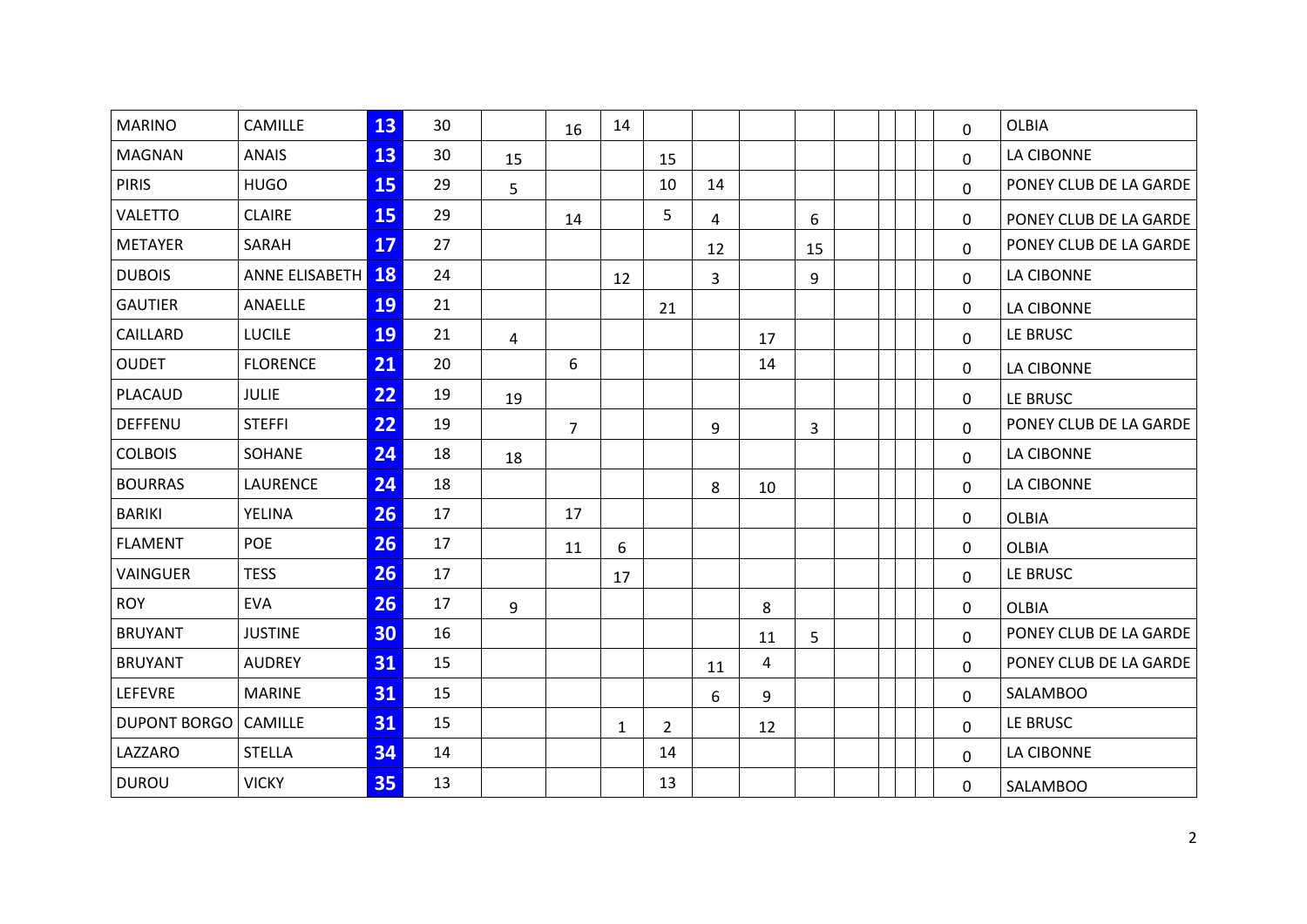| <b>BERTELLO</b>  | <b>JOY</b>      | 35 | 13             |                |                |   |                |                | 3 | 10             |  | 0           | LE BRUSC               |
|------------------|-----------------|----|----------------|----------------|----------------|---|----------------|----------------|---|----------------|--|-------------|------------------------|
|                  | <b>JULIE</b>    | 37 | 12             |                | 12             |   |                |                |   |                |  | 0           | <b>SALAMBOO</b>        |
| <b>BROUQUIER</b> | <b>NINA</b>     | 38 | 11             | 11             |                |   |                |                |   |                |  | 0           | LA CIBONNE             |
| <b>MORIN</b>     | LOUISE          | 38 | 11             |                | $\overline{2}$ |   | 9              |                |   |                |  | 0           | LA CIBONNE             |
| <b>REBUFFEL</b>  | LOUNA           | 38 | 11             | 6              |                |   |                |                | 5 |                |  | $\Omega$    | PONEY CLUB DE LA GARDE |
| <b>BOUGATEFF</b> | <b>INES</b>     | 41 | 10             | 10             |                |   |                |                |   |                |  | 0           | LA CIBONNE             |
| KAHAL            | LINDSAY         | 42 | 9              |                | 4              | 5 |                |                |   |                |  | 0           | LE BRUSC               |
| <b>DUESI</b>     | <b>LEA</b>      | 42 | 9              |                |                | 9 |                |                |   |                |  | 0           | <b>OLBIA</b>           |
| <b>ARNOUX</b>    | LILOU           | 44 | 8              | 8              |                |   |                |                |   |                |  | 0           | LA CIBONNE             |
| SANDRAS          | <b>NEISSEN</b>  | 44 | 8              |                | 8              |   |                |                |   |                |  | 0           | <b>SALAMBOO</b>        |
| <b>GARNIER</b>   | <b>ROMANE</b>   | 44 | 8              |                |                | 8 |                |                |   |                |  | 0           | <b>OLBIA</b>           |
| <b>ROMAN</b>     | <b>MARGAUX</b>  | 48 | $\overline{7}$ | $\overline{7}$ |                |   |                |                |   |                |  | 0           | <b>OLBIA</b>           |
| PRAUDT           | <b>ELIOTT</b>   | 48 | $\overline{7}$ | $\overline{3}$ |                | 4 |                |                |   |                |  | 0           | <b>SALAMBOO</b>        |
| <b>CHARLOIS</b>  | <b>MARIE</b>    | 48 | $\overline{7}$ |                |                |   | $\overline{7}$ |                |   |                |  | 0           | PONEY CLUB DE LA GARDE |
| <b>BARDET</b>    | CARLA           | 48 | $\overline{7}$ |                |                |   |                | $\overline{7}$ |   |                |  | 0           | PONEY CLUB DE LA GARDE |
| COZIC            | <b>COLETTE</b>  | 48 | $7^{\circ}$    |                |                |   |                | $\mathbf{1}$   | 6 |                |  | $\Omega$    | <b>LA CIBONNE</b>      |
|                  | LOIS            | 48 | $\overline{7}$ |                |                |   |                |                | 7 |                |  | 0           | LE BRUSC               |
| <b>QUATTRINI</b> | <b>CLARYS</b>   | 48 | $\overline{7}$ |                |                |   |                |                |   | $\overline{7}$ |  | 0           | <b>ECURIE DU PARC</b>  |
| <b>MORLOT</b>    | <b>THELMA</b>   | 55 | 6              |                |                |   | 6              |                |   |                |  | 0           | <b>E.ENTRECOLLES</b>   |
| SAMIAL           | <b>FLORA</b>    | 56 | 5              |                | 5              |   |                |                |   |                |  | $\mathbf 0$ | LE BRUSC               |
| <b>PIRIS</b>     | <b>CLARA</b>    | 57 | 4              |                |                |   |                |                |   | 4              |  | 0           | PONEY CLUB DE LA GARDE |
| <b>ROSIER</b>    | <b>APPOLINE</b> | 58 | 3              |                |                |   |                |                | 1 | 2              |  | 0           | PONEY CLUB DE LA GARDE |
| <b>LELEC</b>     | LAURENT         | 58 | 3              |                | 3              |   |                |                |   |                |  | 0           | LA CIBONNE             |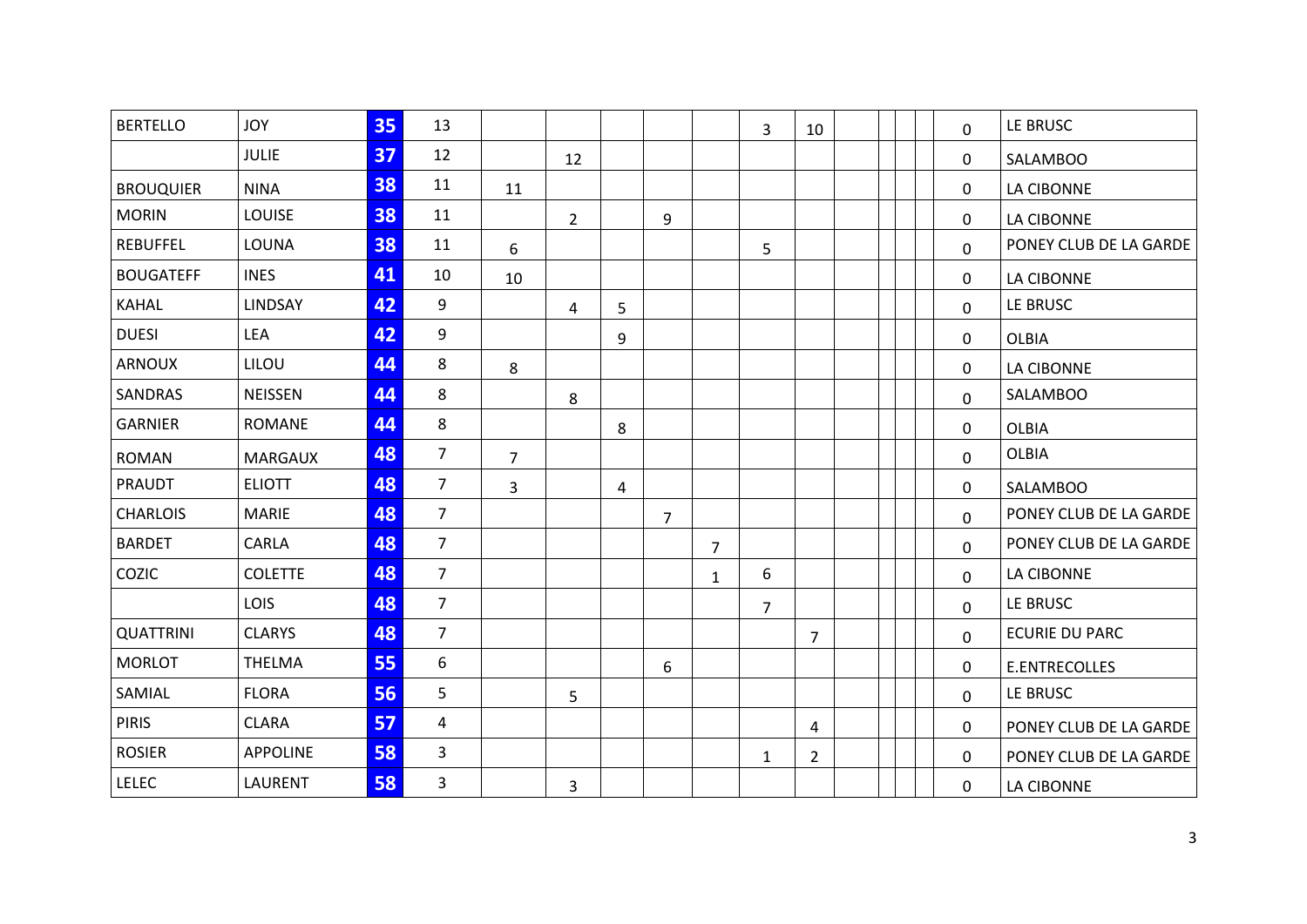| <b>CLOCHARD</b> | GREGOIRE     | 60 |  |  |  |  |  |  | PONEY CLUB DE LA GARDE |
|-----------------|--------------|----|--|--|--|--|--|--|------------------------|
| GUTIERREZ       | CYRIANNE     | 60 |  |  |  |  |  |  | <b>SALAMBOO</b>        |
| <b>BARDON</b>   | MARGAUX      | 60 |  |  |  |  |  |  | LE BRUSC               |
| <b>BENOIT</b>   | <b>CHLOE</b> | 63 |  |  |  |  |  |  | OLBIA                  |
| <b>CANE</b>     | MARILOU      | 63 |  |  |  |  |  |  | <b>SALAMBOO</b>        |

#### **CLASSEMENT EPREUVE 40 cm**

| <b>NOMS</b>    | <b>Prénom</b>  |   | <b>CIt POINTS</b> | $26 -$         |                |                | $17 - 12 - 30 -$ | $27 -$ | $20 -$<br>sept oct déc jany févr mars avr mai | $ 03-$         | $08 -$ |  | <b>COEFF</b> | <b>CLUB</b>                   |
|----------------|----------------|---|-------------------|----------------|----------------|----------------|------------------|--------|-----------------------------------------------|----------------|--------|--|--------------|-------------------------------|
| <b>TALBOT</b>  | <b>MARGOT</b>  | 1 | 12                | $\mathbf{1}$   | $\overline{2}$ | 2              | 2                | 1      | $\mathbf{2}$                                  | $\overline{2}$ |        |  | 0            | LE BRUSC                      |
| <b>BARDET</b>  | CARLA          | 1 | 12                | $\overline{2}$ | $\overline{2}$ | 2              |                  | 2      | $\overline{2}$                                | $\overline{2}$ |        |  | $\Omega$     | PONEY CLUB DE LA GARDE        |
| MALIDE         | <b>MAEVA</b>   | 3 | 11                |                | 2              |                | 2                | 1      | 2                                             | $\overline{2}$ |        |  | $\Omega$     | <b>LE BRUSC</b>               |
| <b>PAPALIA</b> | <b>GIULIA</b>  | 4 | 7                 |                |                |                | 2                | 1      |                                               |                |        |  | $\Omega$     | LE BRUSC                      |
| <b>MAZZA</b>   | <b>REBECCA</b> | 5 | 6                 |                | $\overline{2}$ | 2              |                  |        | 1                                             |                |        |  | 0            | <b>CIBONNE</b>                |
| <b>BERNARD</b> | <b>TESS</b>    | 5 | 6                 |                |                |                |                  | 2      | 1                                             |                |        |  | 0            | LE BRUSC                      |
| <b>THIL</b>    | ABEILLE        | 7 | 5                 |                | $\overline{2}$ |                |                  |        |                                               |                |        |  | 0            | <b>CIBONNE</b>                |
| <b>ROSSARI</b> | <b>LOLA</b>    | ⇁ | 5                 |                | $\overline{2}$ | $\overline{2}$ |                  |        | 1                                             |                |        |  | 0            | l le Brusc                    |
| <b>CAILLAT</b> | <b>EMMA</b>    | 5 | 5                 |                |                |                | $\overline{2}$   | 1      | $\mathbf{1}$                                  |                |        |  | 0            | <b>OLBIA</b>                  |
| <b>BRUYANT</b> | <b>JUSTINE</b> | 7 | 5                 | $\overline{2}$ |                |                |                  |        |                                               |                |        |  | 0            | <b>PONEY CLUB DE LA GARDE</b> |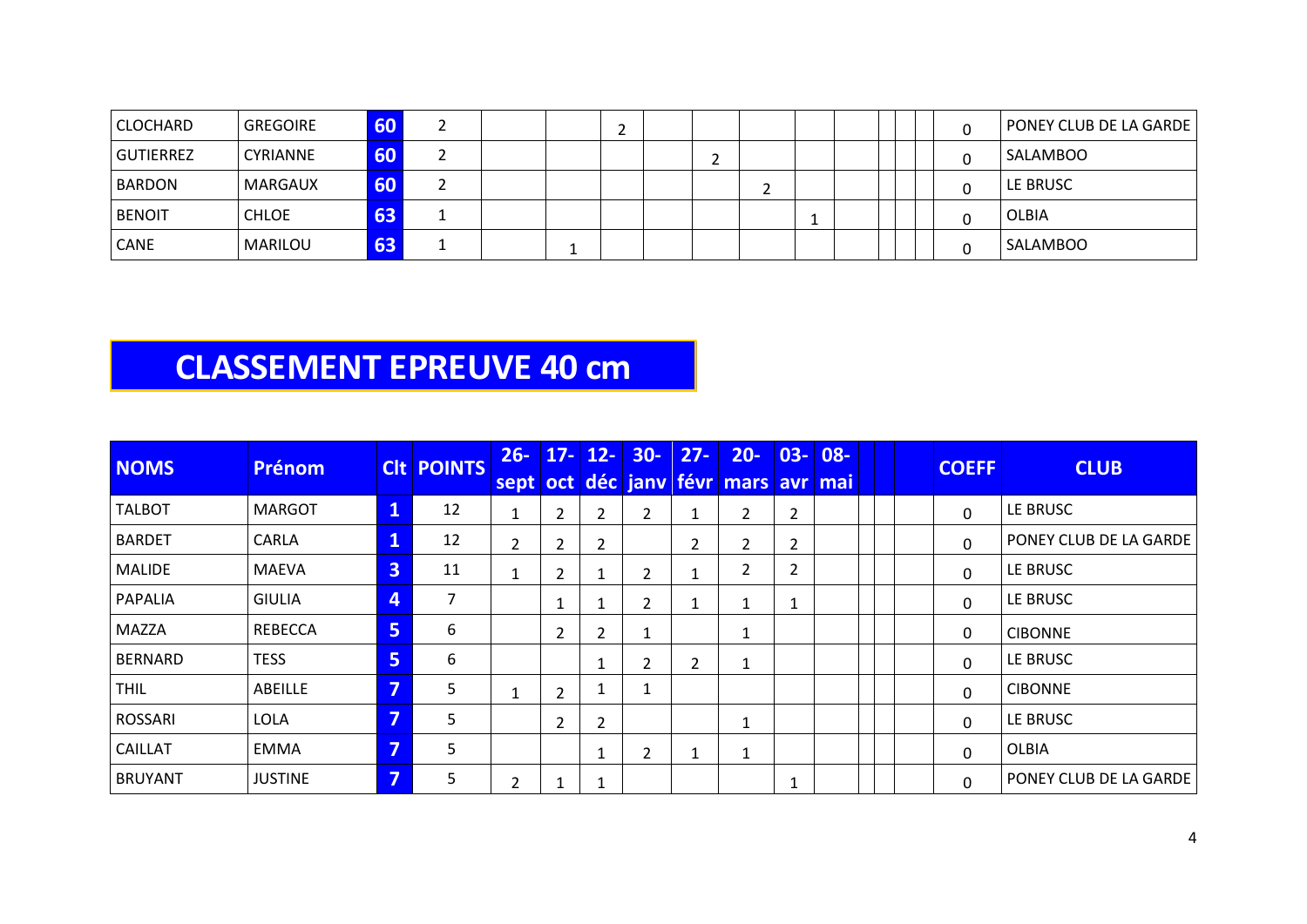| <b>ARCANGIOLI</b> | <b>FLORA</b>     | $\overline{7}$ | 5              |                |                | $\mathbf{1}$   | $\mathbf{1}$   | $\mathbf{1}$ | $\mathbf{1}$   | $\mathbf{1}$   |  | $\mathbf 0$ | <b>OLBIA</b>           |
|-------------------|------------------|----------------|----------------|----------------|----------------|----------------|----------------|--------------|----------------|----------------|--|-------------|------------------------|
| DELEDALLE         | CASSANDRE        | $\overline{7}$ | 5              | $\mathbf{1}$   | $\mathbf{1}$   | $\mathbf{1}$   |                |              |                | $\overline{2}$ |  | 0           | LE BRUSC               |
| <b>METAYER</b>    | SARAH            | 13             | 4              | $\overline{2}$ | $\mathbf{1}$   |                | $\mathbf{1}$   |              |                |                |  | 0           | PONEY CLUB DE LA GARDE |
| <b>BRUYANT</b>    | <b>AUDREY</b>    | 13             | 4              | $\mathbf{1}$   |                | $\mathbf{1}$   | $\overline{2}$ |              |                |                |  | 0           | PONEY CLUB DE LA GARDE |
| <b>TAGLIARINI</b> | <b>SIENNA</b>    | 13             | 4              |                | $\mathbf{1}$   | $\mathbf{1}$   | $\mathbf{1}$   | $\mathbf{1}$ |                |                |  | 0           | <b>OLBIA</b>           |
| <b>MARINO</b>     | CAMILLE          | 13             | 4              | $\mathbf{1}$   | $\mathbf{1}$   |                | $\mathbf{1}$   |              | $\mathbf{1}$   |                |  | $\mathbf 0$ | <b>OLBIA</b>           |
| <b>BADALUCCO</b>  | <b>NIKHITA</b>   | 13             | 4              |                |                |                | $\overline{2}$ |              | $\overline{2}$ |                |  |             | PONEY CLUB DE LA GARDE |
| <b>BERTELLO</b>   | <b>JOY</b>       | 13             | 4              | $\mathbf{1}$   |                |                |                | 1            | $\mathbf{1}$   | $\mathbf{1}$   |  | 0           | LE BRUSC               |
| SINACORE          | LILI             | 19             | $\overline{3}$ |                | $\overline{2}$ | $\mathbf{1}$   |                |              |                |                |  | $\mathbf 0$ | <b>E.ENTRECOLLES</b>   |
| <b>THORAL</b>     | <b>CLEMENCE</b>  | 19             | 3              | $\mathbf{1}$   |                | $\overline{2}$ |                |              |                |                |  | 0           | <b>CIBONNE</b>         |
| <b>ROSIER</b>     | <b>APPOLINE</b>  | 19             | $\overline{3}$ |                | $\mathbf{1}$   |                | $\overline{2}$ |              |                |                |  | 0           | PONEY CLUB DE LA GARDE |
| CARRATALA         | <b>NAIS</b>      | 19             | 3              | $\overline{2}$ |                |                |                | 1            |                |                |  | 0           | <b>CIBONNE</b>         |
| <b>MERANGER</b>   | <b>MAELYS</b>    | 19             | 3              | $\mathbf{1}$   |                |                | $\mathbf{1}$   | $\mathbf{1}$ |                |                |  | 0           | <b>OLBIA</b>           |
| <b>METREF</b>     | <b>SYLIA</b>     | 19             | 3              |                |                |                | $\overline{2}$ | 1            |                |                |  |             | <b>OLBIA</b>           |
| <b>MOREIRA</b>    | <b>CHARLOTTE</b> | 19             | 3              |                |                | $\overline{2}$ |                |              | $\mathbf{1}$   |                |  | 0           | LE BRUSC               |
| <b>TEILLET</b>    | <b>JOHANE</b>    | 26             | $\overline{2}$ | $\overline{2}$ |                |                |                |              |                |                |  | 0           | <b>CIBONNE</b>         |
| <b>FLEURY</b>     | <b>VICTOIRE</b>  | 26             | $\overline{2}$ |                | $\overline{2}$ |                |                |              |                |                |  | $\mathbf 0$ | E.ENTRECOLLES          |
| <b>ROUQUETTE</b>  | LILOU            | 26             | $\overline{2}$ |                | $\overline{2}$ |                |                |              |                |                |  | 0           | E.ENTRECOLLES          |
| NICOLAU ARMANI    | <b>AXEL</b>      | 26             | $\overline{2}$ |                | $\overline{2}$ |                |                |              |                |                |  | 0           | <b>SALAMBOO</b>        |
| <b>GAILLAN</b>    | <b>CHARLOTTE</b> | 26             | $\overline{2}$ |                | $\overline{2}$ |                |                |              |                |                |  | 0           | E.ENTRECOLLES          |
| LONG              | <b>JOHANNA</b>   | 26             | $\overline{2}$ | $\mathbf{1}$   |                | $\mathbf{1}$   |                |              |                |                |  | $\mathbf 0$ | <b>CIBONNE</b>         |
| <b>REGALET</b>    | <b>CLARA</b>     | 26             | $\overline{2}$ | $\mathbf{1}$   |                | $\mathbf{1}$   |                |              |                |                |  | 0           | <b>OLBIA</b>           |
| <b>BENOIT</b>     | <b>CHLOE</b>     | 26             | $\overline{2}$ |                | $\mathbf{1}$   | $\mathbf{1}$   |                |              |                |                |  | $\mathbf 0$ | <b>OLBIA</b>           |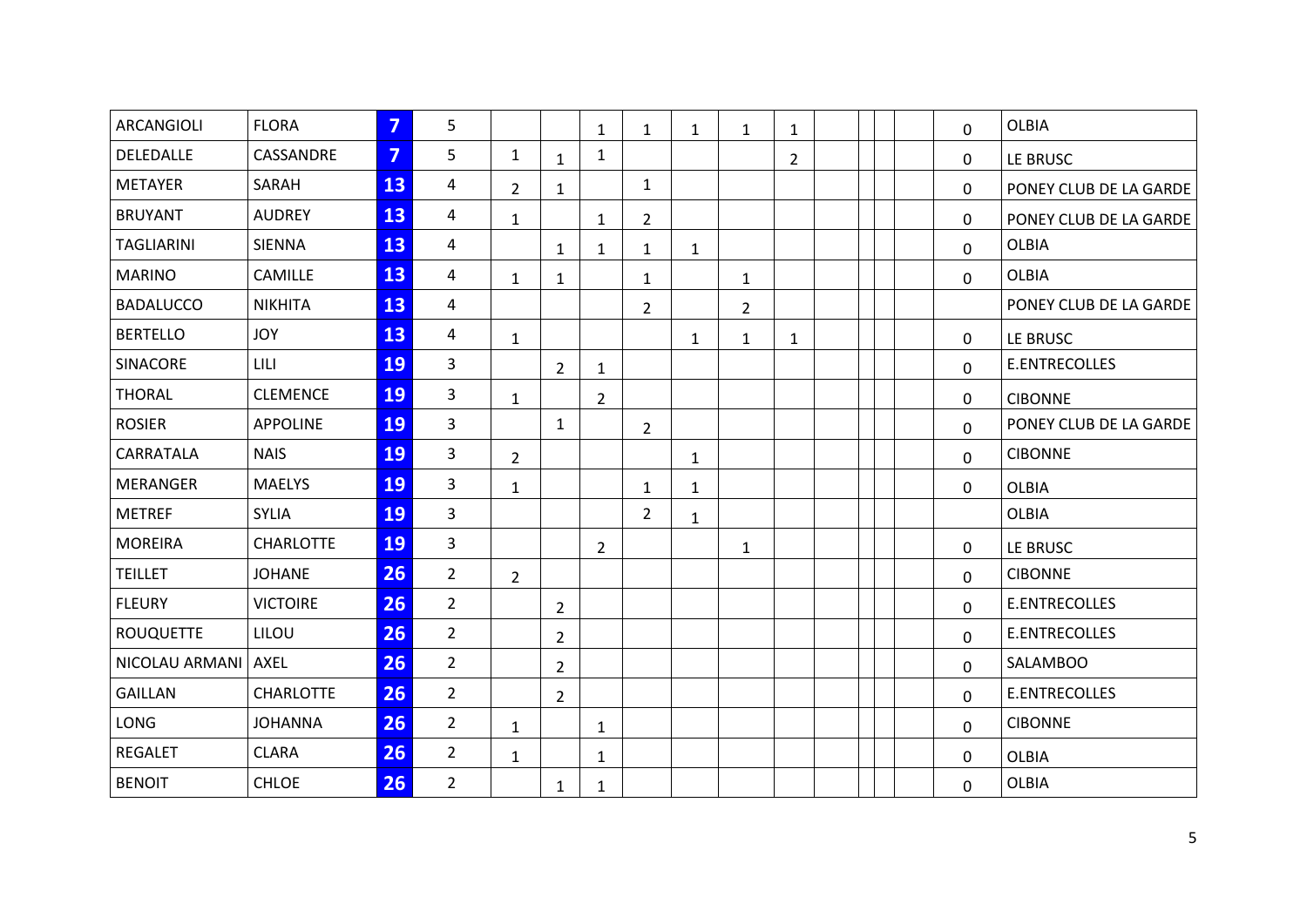| <b>GAYLORD</b>   | 26 | $\overline{2}$ |              | $\mathbf{1}$ | $\mathbf{1}$ |              |              |              |              |  | 0            | <b>E.ENTRECOLLES</b>   |
|------------------|----|----------------|--------------|--------------|--------------|--------------|--------------|--------------|--------------|--|--------------|------------------------|
| LORENZO          | 26 | $\overline{2}$ |              |              | 1            | $\mathbf{1}$ |              |              |              |  | 0            | <b>OLBIA</b>           |
| <b>LOUKAS</b>    | 26 | $\overline{2}$ |              |              | $\mathbf{1}$ | $\mathbf{1}$ |              |              |              |  | 0            | <b>OLBIA</b>           |
| LEANNE           | 26 | $\overline{2}$ |              |              | $\mathbf{1}$ |              | $\mathbf{1}$ |              |              |  | 0            | <b>OLBIA</b>           |
| CASSY            | 26 | $\overline{2}$ |              |              |              | $\mathbf{1}$ | $\mathbf{1}$ |              |              |  |              | <b>CIBONNE</b>         |
| AMBRE            | 26 | $\overline{2}$ |              |              |              | $\mathbf{1}$ | $\mathbf{1}$ |              |              |  |              | <b>OLBIA</b>           |
| <b>LILY</b>      | 26 | $\overline{2}$ |              | $\mathbf{1}$ |              |              |              | $\mathbf{1}$ |              |  | $\Omega$     | LE BRUSC               |
| <b>KELYA</b>     | 26 | $\overline{2}$ |              |              |              |              | $\mathbf{1}$ | $\mathbf{1}$ |              |  |              | <b>SALAMBOO</b>        |
| <b>ILONA</b>     | 26 | $\overline{2}$ |              |              |              |              | $\mathbf{1}$ | $\mathbf{1}$ |              |  |              | <b>OLBIA</b>           |
| ERIN             | 26 | $\overline{2}$ |              |              | 1            |              |              |              | $\mathbf{1}$ |  | $\mathbf 0$  | VAL DE CAMPS           |
| <b>OCEANE</b>    | 26 | $\overline{2}$ |              |              | $\mathbf{1}$ |              |              |              | $\mathbf{1}$ |  | $\mathbf{0}$ | VAL DE CAMPS           |
| <b>LISA</b>      | 26 | $\overline{2}$ |              |              |              |              | $\mathbf{1}$ |              | $\mathbf{1}$ |  |              | <b>OLBIA</b>           |
| LAURA            | 26 | $\overline{2}$ |              |              |              |              |              | $\mathbf{1}$ | $\mathbf{1}$ |  |              | PONEY CLUB DE LA GARDE |
| <b>INES</b>      | 26 | $\overline{2}$ |              |              |              |              |              | $\mathbf{1}$ | $\mathbf{1}$ |  |              | <b>OLBIA</b>           |
| VALENTINE        | 48 | $\mathbf{1}$   | $\mathbf{1}$ |              |              |              |              |              |              |  | 0            | LE BRUSC               |
| LIVIA            | 48 | $\mathbf{1}$   | $\mathbf{1}$ |              |              |              |              |              |              |  | 0            |                        |
| <b>MARIE</b>     | 48 | $\mathbf{1}$   | $\mathbf{1}$ |              |              |              |              |              |              |  | 0            | LE BRUSC               |
| <b>JULIETTE</b>  | 48 | $\mathbf{1}$   | $\mathbf{1}$ |              |              |              |              |              |              |  | 0            | LE BRUSC               |
| <b>EVA</b>       | 48 | $\mathbf{1}$   | $\mathbf{1}$ |              |              |              |              |              |              |  | $\mathbf 0$  | <b>OLBIA</b>           |
| JULIA            | 48 | $\mathbf{1}$   |              | $\mathbf{1}$ |              |              |              |              |              |  | 0            | <b>CIBONNE</b>         |
| <b>CHARLOTTE</b> | 48 | $\mathbf{1}$   |              | $\mathbf{1}$ |              |              |              |              |              |  | 0            | LE BRUSC               |
| <b>GARANCE</b>   | 48 | $\mathbf{1}$   |              | $\mathbf{1}$ |              |              |              |              |              |  | $\mathbf{0}$ | <b>OLBIA</b>           |
| <b>ELISA</b>     | 48 | $\mathbf{1}$   |              | $\mathbf{1}$ |              |              |              |              |              |  | 0            | <b>CIBONNE</b>         |
|                  |    |                |              |              |              |              |              |              |              |  |              |                        |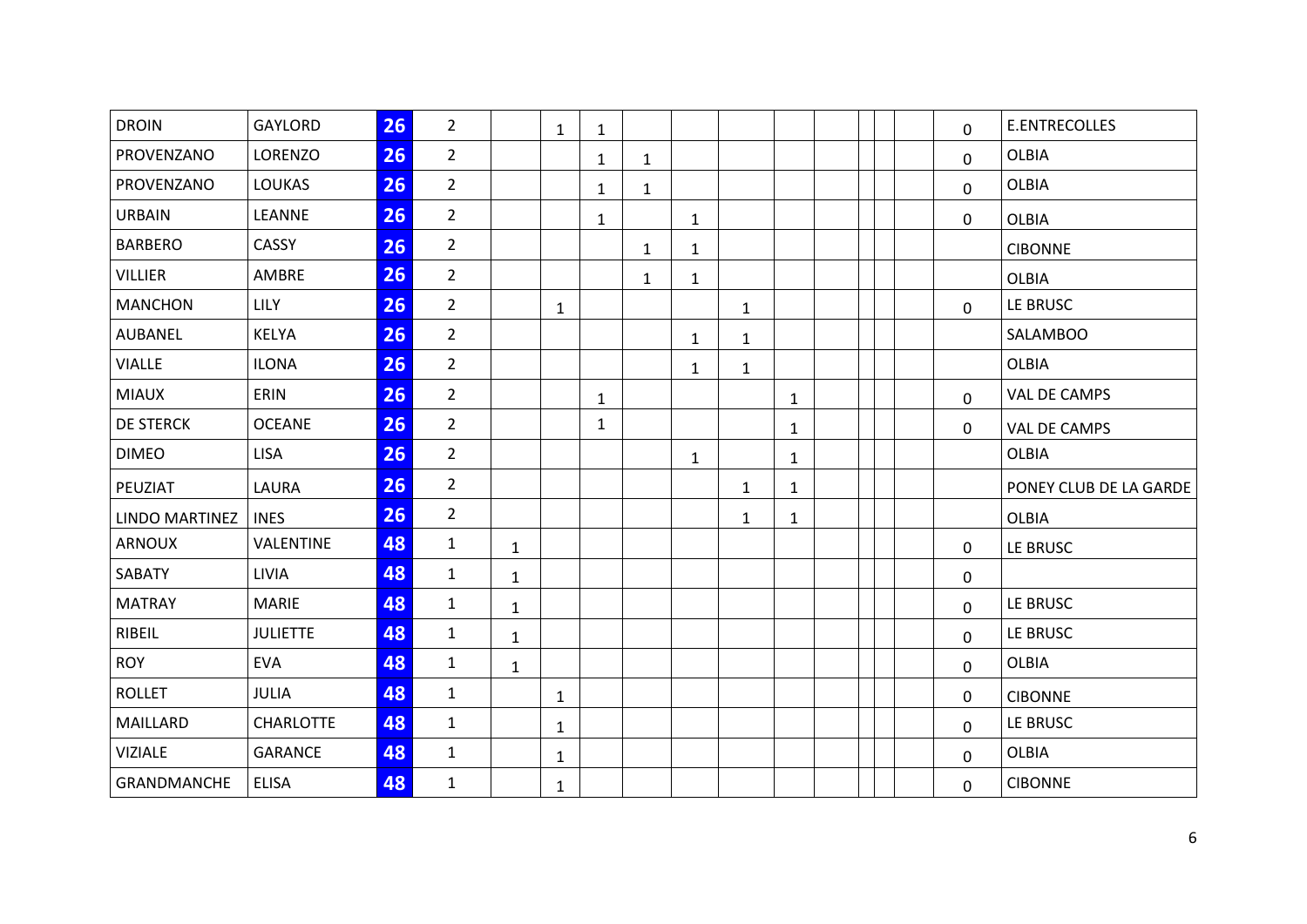| <b>VANBORE</b>    | <b>MILAN</b>      | 48 | $\mathbf{1}$ | $\mathbf{1}$ |              |              |              |  |  | 0           | <b>E.ENTRECOLLES</b>   |
|-------------------|-------------------|----|--------------|--------------|--------------|--------------|--------------|--|--|-------------|------------------------|
| LEFEVRE           | <b>MARINE</b>     | 48 | $\mathbf{1}$ | $\mathbf{1}$ |              |              |              |  |  | 0           | <b>SALAMBOO</b>        |
| <b>NICOLAU</b>    | LUDMYLA           | 48 | $\mathbf{1}$ | $\mathbf{1}$ |              |              |              |  |  | 0           | <b>OLBIA</b>           |
| <b>BENOIT</b>     | <b>MANON</b>      | 48 | $\mathbf{1}$ | $\mathbf{1}$ |              |              |              |  |  | $\mathbf 0$ | <b>OLBIA</b>           |
| <b>LEPLEY</b>     | SARAH             | 48 | $\mathbf{1}$ | $\mathbf{1}$ |              |              |              |  |  | 0           | <b>OLBIA</b>           |
| <b>BROUQUIER</b>  | <b>NINA</b>       | 48 | $\mathbf{1}$ |              | $\mathbf{1}$ |              |              |  |  | 0           | <b>CIBONNE</b>         |
| <b>RIDDE</b>      | <b>LINA</b>       | 48 | $\mathbf{1}$ |              | $\mathbf{1}$ |              |              |  |  | 0           | <b>E.ENTRECOLLES</b>   |
| <b>IBERTI</b>     | C'IAN             | 48 | $\mathbf{1}$ |              | $\mathbf{1}$ |              |              |  |  | 0           | <b>OLBIA</b>           |
| <b>FIORRUCCI</b>  | <b>LILY</b>       | 48 | $\mathbf{1}$ |              | $\mathbf{1}$ |              |              |  |  | 0           | <b>E.ENTRECOLLES</b>   |
| <b>BARRALLON</b>  | <b>PAULINE</b>    | 48 | $\mathbf{1}$ |              |              | $\mathbf{1}$ |              |  |  | 0           | <b>CIBONNE</b>         |
| LIMANA            | <b>MARGAUX</b>    | 48 | $\mathbf{1}$ |              |              | $\mathbf{1}$ |              |  |  |             | LES CRINS D'AR         |
| <b>POULAIN</b>    | <b>AGATHE</b>     | 48 | $\mathbf{1}$ |              |              | $\mathbf{1}$ |              |  |  |             | <b>CIBONNE</b>         |
| <b>DIOSDADO</b>   | <b>MADELINE</b>   | 48 | $\mathbf{1}$ |              |              | $\mathbf{1}$ |              |  |  |             | <b>CIBONNE</b>         |
| <b>DIOSDADO</b>   | <b>ILENA</b>      | 48 | $\mathbf{1}$ |              |              | $\mathbf{1}$ |              |  |  |             | <b>CIBONNE</b>         |
| <b>THIRE</b>      | <b>LILIROSE</b>   | 48 | $\mathbf{1}$ |              |              | $\mathbf{1}$ |              |  |  |             | <b>OLBIA</b>           |
| <b>FRANZETTI</b>  | LORENA            | 48 | $\mathbf{1}$ |              |              | 1            |              |  |  |             | <b>CIBONNE</b>         |
| <b>DUBOIS</b>     | ANNE ELISABETH 48 |    | $\mathbf{1}$ |              |              | $\mathbf{1}$ |              |  |  |             | <b>E.ENTRECOLLES</b>   |
| <b>BIRDE</b>      | <b>FIDJI</b>      | 48 | $\mathbf{1}$ |              |              | $\mathbf{1}$ |              |  |  |             | <b>CIBONNE</b>         |
| <b>HENVARD</b>    | <b>MELINDA</b>    | 48 | $\mathbf{1}$ |              |              | $\mathbf{1}$ |              |  |  |             | PONEY CLUB DE LA GARDE |
| <b>MARIN</b>      | <b>EVA</b>        | 48 | $\mathbf{1}$ |              |              |              | $\mathbf{1}$ |  |  |             | <b>SALAMBOO</b>        |
| <b>DRAGULJESC</b> | <b>KATARINA</b>   | 48 | $\mathbf{1}$ |              |              |              | $\mathbf{1}$ |  |  |             | <b>OLBIA</b>           |
| <b>PORTAL</b>     | <b>JOHANNA</b>    | 48 | $\mathbf{1}$ |              |              |              | 1            |  |  |             | <b>OLBIA</b>           |
| <b>KREMPF</b>     | <b>ANNA</b>       | 48 | $\mathbf 1$  |              |              |              | $\mathbf{1}$ |  |  |             | <b>SALAMBOO</b>        |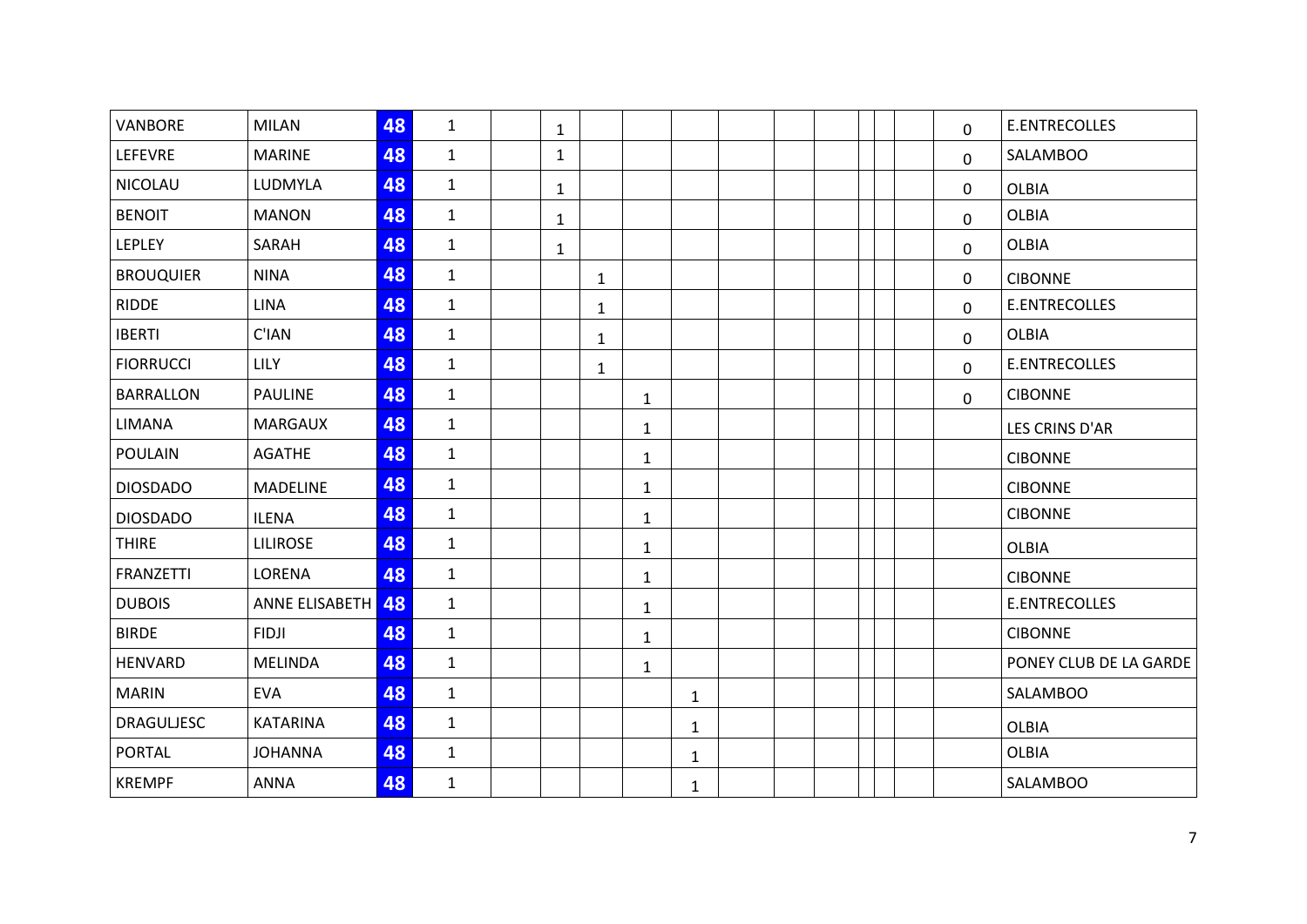| <b>GUTIERREZ</b> | <b>CYRIANNE</b> | 48 |  |  | ᆠ |  |  |  | SALAMBOO               |
|------------------|-----------------|----|--|--|---|--|--|--|------------------------|
|                  | <b>CHARLINE</b> | 48 |  |  | ᆠ |  |  |  | <b>CIBONNE</b>         |
|                  | <b>SIBILLE</b>  | 48 |  |  |   |  |  |  | SALAMBOO               |
| <b>MERANGER</b>  | <b>MAELYS</b>   | 48 |  |  |   |  |  |  | OLBIA                  |
| <b>SIMON</b>     | <b>VICTORIA</b> | 48 |  |  |   |  |  |  | OLBIA                  |
| <b>GUELLEC</b>   | <b>ROSE</b>     | 48 |  |  |   |  |  |  | OLBIA                  |
| <b>RUIZ</b>      | <b>CHARLIE</b>  | 48 |  |  |   |  |  |  | PONEY CLUB DE LA GARDE |
| <b>DOBROTINE</b> | NASTASYA        | 48 |  |  |   |  |  |  | <b>ECURIE DU PARC</b>  |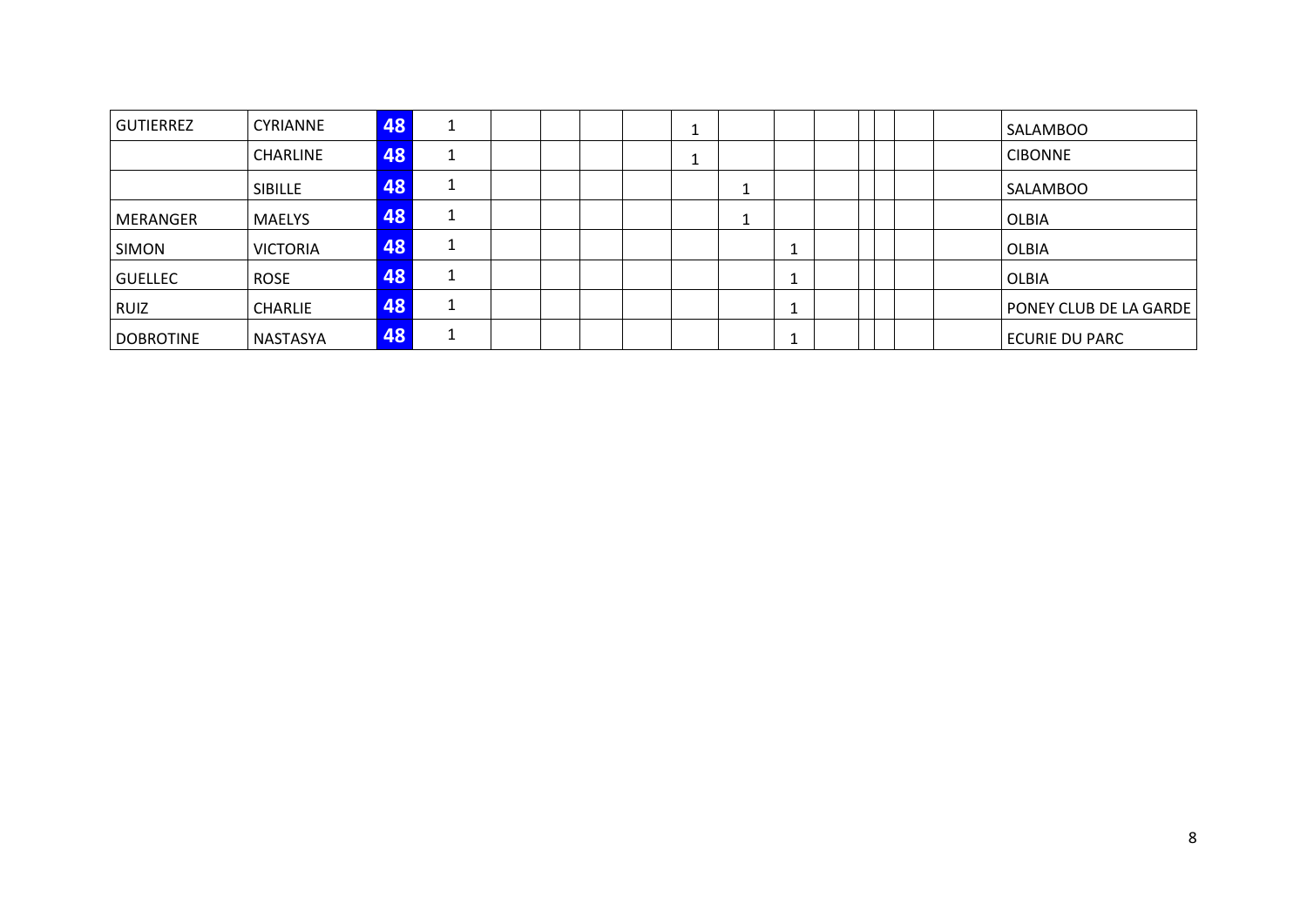# **CLASSEMENT EPREUVE 0,70 m**

|                  | <b>NOMS</b><br><b>Prénom</b> |                         | <b>CIt POINTS</b> | $26 -$         | $17 -$     | $12 -$ | $30-$          | $27 -$         | $20 -$    | $03 -$ | $08 -$  |  | <b>COEFF</b> | <b>CLUB</b>            |
|------------------|------------------------------|-------------------------|-------------------|----------------|------------|--------|----------------|----------------|-----------|--------|---------|--|--------------|------------------------|
|                  |                              |                         |                   | sept           | <b>oct</b> |        | déc janv       |                | févr mars |        | avr mai |  |              |                        |
| THIBEAU          | <b>MARIE</b>                 | $\overline{\mathbf{1}}$ | 122               | 21             | 19         | 19     | 19             | 12             | 13        | 19     |         |  | $\Omega$     | PONEY CLUB DE LA GARDE |
| <b>HUGUES</b>    | <b>LANA</b>                  | $\overline{2}$          | 117               | 16             | 9          | 21     | 18             | 19             | 17        | 17     |         |  | $\Omega$     | PONEY CLUB DE LA GARDE |
| <b>ALONSO</b>    | <b>VICTORIA</b>              | $\overline{3}$          | 109               | 15             | 11         | 14     | 14             | 16             | 18        | 21     |         |  | 0            | <b>OLBIA</b>           |
| <b>THOMAS</b>    | <b>LISON</b>                 | 4                       | 83                | 10             | 14         | 13     | 9              | 11             | 10        | 16     |         |  | $\Omega$     | PONEY CLUB DE LA GARDE |
| <b>GAUDIN</b>    | <b>TESS</b>                  | 5                       | 82                |                | 21         |        | 21             | 21             | 19        |        |         |  | 0            | PONEY CLUB DE LA GARDE |
| <b>LORIN</b>     | <b>MARGOT</b>                | 6 <sup>1</sup>          | 66                | 8              | 10         |        | 12             |                | 21        | 15     |         |  | 0            | PONEY CLUB DE LA GARDE |
| LAFFERRERIE      | AMELIE                       | $\overline{7}$          | 59                | 18             |            | 15     |                | 8              |           | 18     |         |  | 0            | <b>OLBIA</b>           |
| <b>GASSIOLLE</b> | <b>MANEA</b>                 | 8                       | 51                | 19             | 18         | 12     | $\overline{2}$ |                |           |        |         |  | 0            | <b>OLBIA</b>           |
| <b>ROSIER</b>    | <b>MATHILDE</b>              | 8                       | 51                | $\overline{7}$ |            |        | 16             |                | 15        | 13     |         |  | 0            | PONEY CLUB DE LA GARDE |
| <b>CLOCHARD</b>  | <b>GREGOIRE</b>              | <b>10</b>               | 49                | 17             |            |        | 15             | 17             |           |        |         |  | 0            | PONEY CLUB DE LA GARDE |
| <b>BEUILLE</b>   | <b>CHLOE</b>                 | 11                      | 47                | 14             | 15         | 16     |                | $\overline{2}$ |           |        |         |  | $\Omega$     | <b>OLBIA</b>           |
| <b>HENRI</b>     | LOU ANN                      | 12                      | 44                |                | 12         |        |                | 18             | 14        |        |         |  | $\Omega$     | <b>CIBONNE</b>         |
| <b>ROGERE</b>    | <b>FLORA</b>                 | 13                      | 43                |                | 8          | 9      | 8              | $\overline{7}$ |           | 11     |         |  | 0            | <b>OLBIA</b>           |
| <b>AGUADO</b>    | CARLA                        | <b>14</b>               | 35                |                |            | 10     | 11             |                |           | 14     |         |  | 0            | <b>CIBONNE</b>         |
| LEDU             | <b>MARIE</b>                 | <b>15</b>               | 34                | 13             | 4          | 17     |                |                |           |        |         |  | 0            | <b>SALAMBOO</b>        |
| <b>DARD</b>      | <b>MARGAUX</b>               | <b>16</b>               | 33                |                |            |        | 4              | 10             | 9         | 10     |         |  | 0            | <b>OLBIA</b>           |
| <b>BONAN</b>     | <b>AMAURY</b>                | 17                      | 31                |                |            |        |                | 15             | 16        |        |         |  | 0            | <b>CIBONNE</b>         |
| <b>ROBERT</b>    | <b>JADE</b>                  | <b>18</b>               | 29                |                | 16         |        | 5              | $\mathbf{1}$   | 3         | 4      |         |  | 0            | <b>OLBIA</b>           |
| RENAULD          | <b>TEDDY</b>                 | <b>19</b>               | 28                | 11             | 17         |        |                |                |           |        |         |  | $\Omega$     | <b>SALAMBOO</b>        |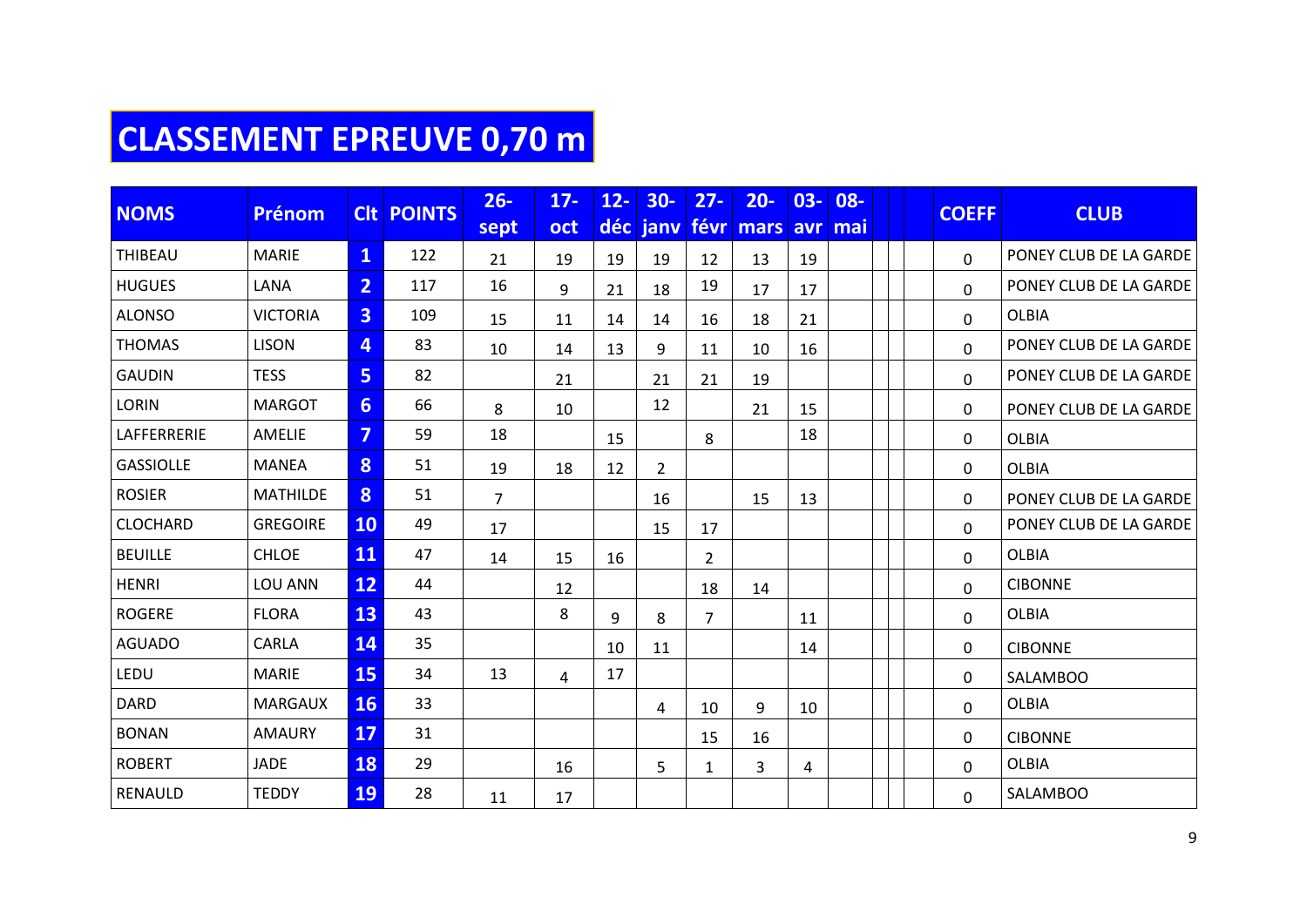| <b>MAGNAN</b>        | <b>ANAIS</b>    | 20 | 25 |                |                |                | 13             |                | 12             |                |  | 0            | <b>CIBONNE</b>         |
|----------------------|-----------------|----|----|----------------|----------------|----------------|----------------|----------------|----------------|----------------|--|--------------|------------------------|
| <b>MORALY</b>        | <b>OSCAR</b>    | 21 | 19 |                |                | 18             |                |                | $\mathbf{1}$   |                |  | 0            | ETALON/PAPILLON        |
| GAMBA                | <b>ILONA</b>    | 22 | 18 |                |                | 4              |                | 14             |                |                |  | $\mathbf{0}$ | PONEY CLUB DE LA GARDE |
| <b>BARIKI</b>        | YELINA          | 23 | 17 |                |                |                | 17             |                |                |                |  | $\mathbf 0$  | OLBIA                  |
| <b>PETIT</b>         | <b>LUCAS</b>    | 24 | 16 | $\overline{3}$ |                |                |                | 13             |                |                |  | 0            | <b>CIBONNE</b>         |
| <b>LABOUREAU</b>     | <b>CHLOE</b>    | 25 | 14 | 6              |                |                |                |                | 8              |                |  | 0            | <b>SALAMBOO</b>        |
| AUJEAN               | <b>PAULINE</b>  | 25 | 14 |                |                | $\overline{2}$ | $\mathbf{1}$   |                | 11             |                |  | 0            | <b>CIBONNE</b>         |
| VACCHINO             | <b>LUNA</b>     | 27 | 13 |                | 13             |                |                |                |                |                |  | 0            | <b>OLBIA</b>           |
| <b>PLACAUD</b>       | <b>JULIE</b>    | 28 | 12 | 12             |                |                |                |                |                |                |  | $\Omega$     | LE BRUSC               |
| <b>MORIN</b>         | LOUISE          | 28 | 12 |                | $\overline{2}$ |                | 10             |                |                |                |  | 0            | <b>CIBONNE</b>         |
| CARMOUZE             | ALEXANDRA       | 28 | 12 | $\overline{2}$ | $\mathbf{1}$   | 6              |                | $\overline{3}$ |                |                |  | $\mathbf 0$  | SALAMBOO               |
| <b>MORLOT</b>        | THELMA          | 28 | 12 |                |                |                | $\overline{7}$ |                | 5              |                |  | 0            | E.ENTRECOLLES          |
| <b>BENOIT LOPEZ</b>  | ZOE             | 32 | 12 |                |                |                |                |                |                | 12             |  | 0            | <b>CIBONNE</b>         |
| <b>COLBOIS</b>       | SOHANE          | 33 | 11 |                |                | 11             |                |                |                |                |  | 0            | <b>CIBONNE</b>         |
| <b>ROMANO</b>        | <b>LUCILLE</b>  | 34 | 10 | 9              |                | $\mathbf{1}$   |                |                |                |                |  | $\mathbf 0$  | <b>SALAMBOO</b>        |
| <b>WICKERSHEIMER</b> | <b>DIANE</b>    | 34 | 10 | $\overline{4}$ |                |                | 6              |                |                |                |  | 0            | PONEY CLUB DE LA GARDE |
| <b>KREMPF</b>        | SWANN           | 34 | 10 | 5              |                |                |                | 5              |                |                |  | 0            | <b>SALAMBOO</b>        |
| GRANDMANCHE          | <b>ELISA</b>    | 34 | 10 |                |                |                |                | 4              | 6              |                |  | 0            | <b>CIBONNE</b>         |
| <b>MICHEL</b>        | <b>JULIE</b>    | 34 | 10 |                |                | $\overline{7}$ |                |                |                | 3              |  | 0            | VAL DE CAMPS           |
| <b>BOUGATEFF</b>     | <b>INES</b>     | 39 | 9  |                | 6              | 3              |                |                |                |                |  | 0            | <b>CIBONNE</b>         |
| <b>GAUTIER</b>       | ANAELLE         | 39 | 9  |                |                |                |                | 9              |                |                |  | 0            | <b>CIBONNE</b>         |
| <b>OUDET</b>         | <b>FLORENCE</b> | 39 | 9  |                |                |                |                |                | $\overline{2}$ | $\overline{7}$ |  | $\mathbf{0}$ | <b>CIBONNE</b>         |
| <b>GREAULT</b>       | <b>MARIANNE</b> | 39 | 9  |                |                |                |                |                |                | 9              |  | 0            | <b>CIBONNE</b>         |
|                      |                 |    |    |                |                |                |                |                |                |                |  |              |                        |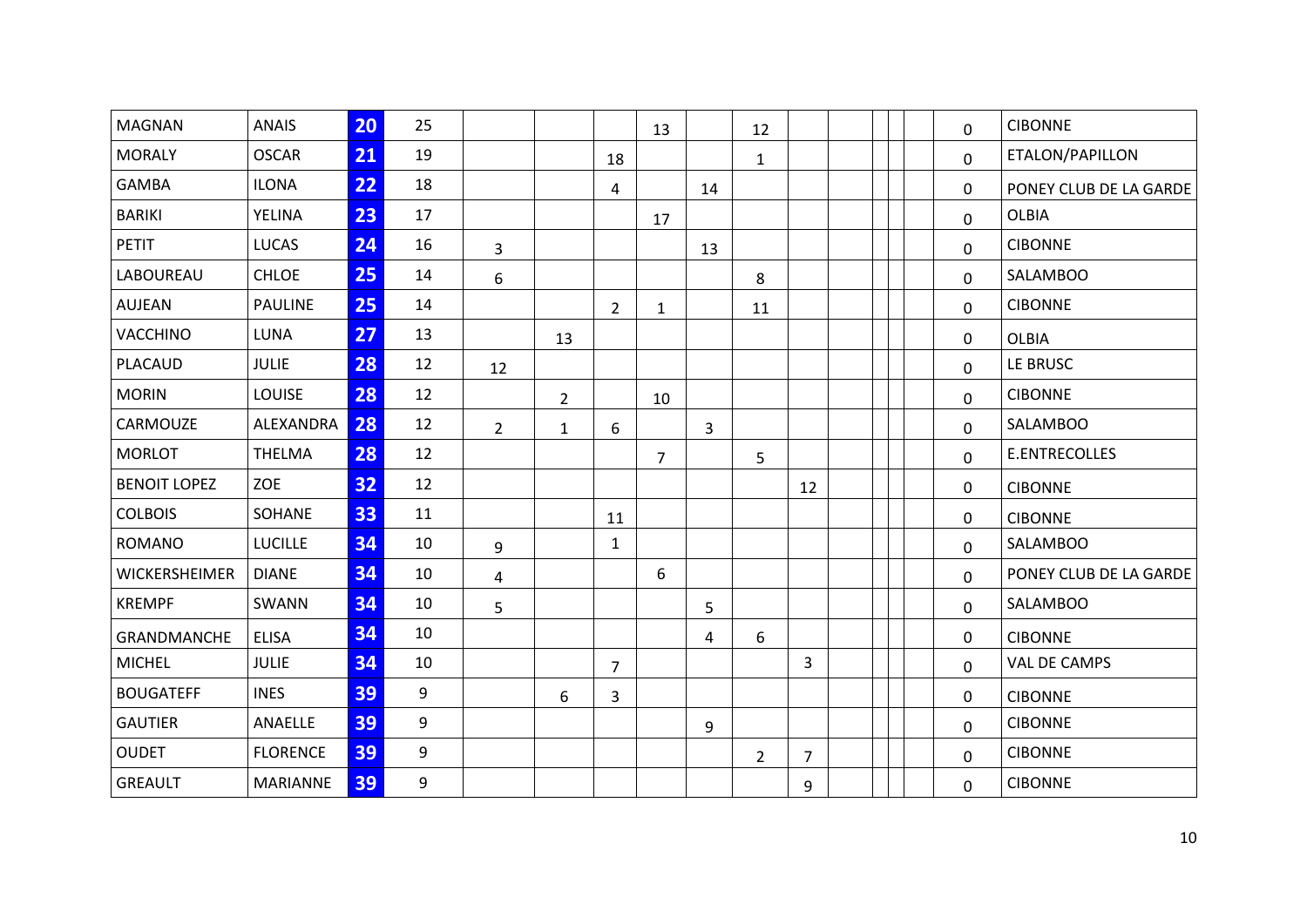| LAPIERRE         | <b>ROSELLA</b>  | 43 | 8              |              |   | 8 |   |   |                |                |  | 0            | <b>CIBONNE</b>  |
|------------------|-----------------|----|----------------|--------------|---|---|---|---|----------------|----------------|--|--------------|-----------------|
| MAILLARD         | <b>OCEANE</b>   | 43 | 8              |              |   |   |   |   |                | 8              |  | $\Omega$     | OLBIA           |
| <b>BROUQUIER</b> | <b>NINA</b>     | 45 | $\overline{7}$ |              | 7 |   |   |   |                |                |  | $\mathbf{0}$ | <b>CIBONNE</b>  |
| LAZZARO          | <b>STELLA</b>   | 45 | $\overline{7}$ |              |   |   |   |   | $\overline{7}$ |                |  | $\mathbf{0}$ | <b>CIBONNE</b>  |
| <b>FONTANA</b>   | <b>EVANE</b>    | 47 | 6              |              |   |   |   | 6 |                |                |  | 0            | <b>CIBONNE</b>  |
| <b>AUDIN</b>     | LOU             | 47 | 6              |              |   |   |   |   |                | 6              |  | $\mathbf{0}$ | VAL DE CAMPS    |
| <b>FORTOUL</b>   | <b>AMANDINE</b> | 49 | 5              |              | 5 |   |   |   |                |                |  | 0            | <b>CIBONNE</b>  |
| <b>MONTET</b>    | <b>VIOLETTE</b> | 49 | 5              |              |   | 5 |   |   |                |                |  | $\mathbf{0}$ | ETALON/PAPILLON |
| <b>GUSTIN</b>    | <b>MANON</b>    | 49 | 5              |              |   |   |   |   |                | 5              |  | 0            | <b>OLBIA</b>    |
| CALLENE          | <b>MATHILDE</b> | 52 | 4              |              |   |   |   |   | 4              |                |  | $\mathbf{0}$ | SALAMBOO        |
| <b>LELEC</b>     | CONSTANCE       | 53 | 3              |              | 3 |   |   |   |                |                |  | 0            | <b>CIBONNE</b>  |
| <b>NEISSEN</b>   | SANDRAS         | 53 | 3              |              |   |   | 3 |   |                |                |  | $\mathbf 0$  | SALAMBOO        |
| <b>BEN SARH</b>  | <b>STELLA</b>   | 55 | $\overline{2}$ |              |   |   |   |   |                | $\overline{2}$ |  | 0            | VAL DE CAMPS    |
| <b>BOULAGNON</b> | <b>LINE</b>     | 56 | $\mathbf{1}$   | $\mathbf{1}$ |   |   |   |   |                |                |  | 0            | OLBIA           |
| <b>BAILLEUL</b>  | <b>JOELLE</b>   | 56 | $\mathbf{1}$   |              |   |   |   |   |                | $\mathbf{1}$   |  | 0            | OLBIA           |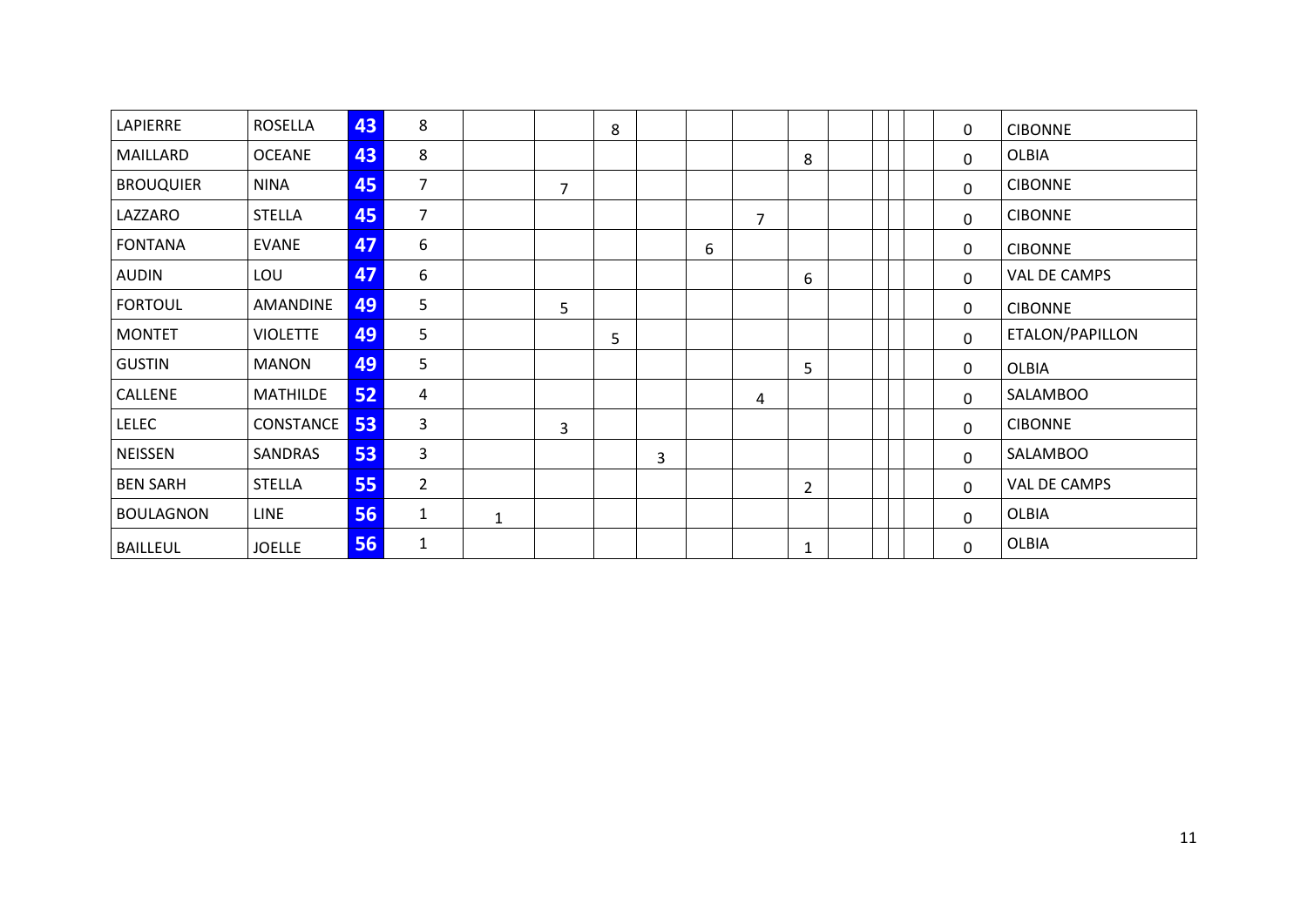## **CLASSEMENT EPREUVE 85 cm**

| <b>NOMS</b>     | <b>Prénom</b>     |                         | <b>CIt POINTS</b> | $26 -$         | $17 -$         | $12 -$         | $30-$    | $27 -$         | $20 -$       | $03 -$         | $08 -$ |  | <b>COEFF</b> | <b>CLUB</b>            |  |  |
|-----------------|-------------------|-------------------------|-------------------|----------------|----------------|----------------|----------|----------------|--------------|----------------|--------|--|--------------|------------------------|--|--|
|                 |                   |                         |                   | sept           | oct            |                | déc janv | févr           | mars avr mai |                |        |  |              |                        |  |  |
| <b>ROBERT</b>   | <b>JADE</b>       | $\mathbf{1}$            | 121               | 21             | 21             | 13             | 21       | 10             | 21           | 14             |        |  | 0            | <b>OLBIA</b>           |  |  |
| <b>ROGERE</b>   | <b>FLORA</b>      | $\overline{2}$          | 84                | 11             | 19             | 18             | 14       | 9              |              | 13             |        |  | 0            | <b>OLBIA</b>           |  |  |
| <b>SARTORI</b>  | LOUNA             | $\overline{3}$          | 78                | 12             |                | 17             | 16       | 15             | 18           |                |        |  | 0            | SALAMBOO               |  |  |
| <b>DARD</b>     | <b>MARGAUX</b>    | $\overline{3}$          | 78                | 17             | 11             | 6              | 11       | 17             | 12           | 4              |        |  | 0            | <b>OLBIA</b>           |  |  |
| <b>CREUS</b>    | <b>CHRISTELLE</b> | 5                       | 74                | 6              | 10             | 16             | 8        | $\overline{7}$ | 16           | 11             |        |  | 0            | <b>OLBIA</b>           |  |  |
| <b>OUDOT</b>    | <b>COLINE</b>     | 6                       | 73                | $\mathbf{1}$   | 14             | 14             | 19       | 12             | 13           |                |        |  | $\mathbf{0}$ | <b>OLBIA</b>           |  |  |
| RENAULD         | <b>TEDDY</b>      | $\overline{\mathbf{z}}$ | 70                | 13             |                | 19             |          | 19             | 19           |                |        |  | 0            | <b>SALAMBOO</b>        |  |  |
| CARMOUZE        | ALEXANDRA         | 8                       | 62                | 8              | 13             | 11             | 13       |                | 17           |                |        |  | 0            | <b>SALAMBOO</b>        |  |  |
| <b>AGUADO</b>   | CARLA             | 9                       | 56                |                | 17             | 12             | 6        |                |              | 21             |        |  | 0            | <b>CIBONNE</b>         |  |  |
| <b>FLAMENT</b>  | <b>POE</b>        | <b>10</b>               | 50                | 18             |                | 3              |          | 14             | 15           |                |        |  | 0            | <b>OLBIA</b>           |  |  |
| LEDU            | <b>MARIE</b>      | <b>11</b>               | 48                | 15             | 12             | 21             |          |                |              |                |        |  | $\mathbf 0$  | <b>SALAMBOO</b>        |  |  |
| <b>BRUYANT</b>  | <b>ELSA</b>       | 12                      | 45                | 4              | 6              | 15             |          | 4              | 10           | 6              |        |  | 0            | PONEY CLUB DE LA GARDE |  |  |
| <b>LELEC</b>    | CONSTANCE         | 13                      | 38                | $\overline{2}$ |                | 5              | 4        | 18             |              | 9              |        |  | 0            | <b>CIBONNE</b>         |  |  |
| <b>FARRUGIA</b> | CAROLINE          | 14                      | 36                | $\overline{7}$ | $\overline{7}$ | 10             |          |                | 5            | $\overline{7}$ |        |  | 0            | <b>CIBONNE</b>         |  |  |
| <b>PETIT</b>    | <b>LUCAS</b>      | <b>15</b>               | 34                | 16             | 16             |                |          | $\overline{2}$ |              |                |        |  | 0            | <b>CIBONNE</b>         |  |  |
| <b>FORNIER</b>  | <b>CELESTE</b>    | <b>15</b>               | 34                |                |                |                | 17       |                |              | 17             |        |  | $\Omega$     | <b>ECURIES DU PARC</b> |  |  |
| <b>PAYET</b>    | <b>NOEMIE</b>     | <b>17</b>               | 33                | 9              |                | 8              |          | 16             |              |                |        |  | 0            | <b>OLBIA</b>           |  |  |
| MAILLARD        | <b>OCEANE</b>     | 18                      | 32                |                | $\mathbf{1}$   | 9              |          |                | 14           | 8              |        |  | 0            | <b>OLBIA</b>           |  |  |
| LE YONDRE       | <b>CLEMENT</b>    | <b>19</b>               | 30                |                |                | $\overline{2}$ | 12       |                | 4            | 12             |        |  | 0            | <b>OLBIA</b>           |  |  |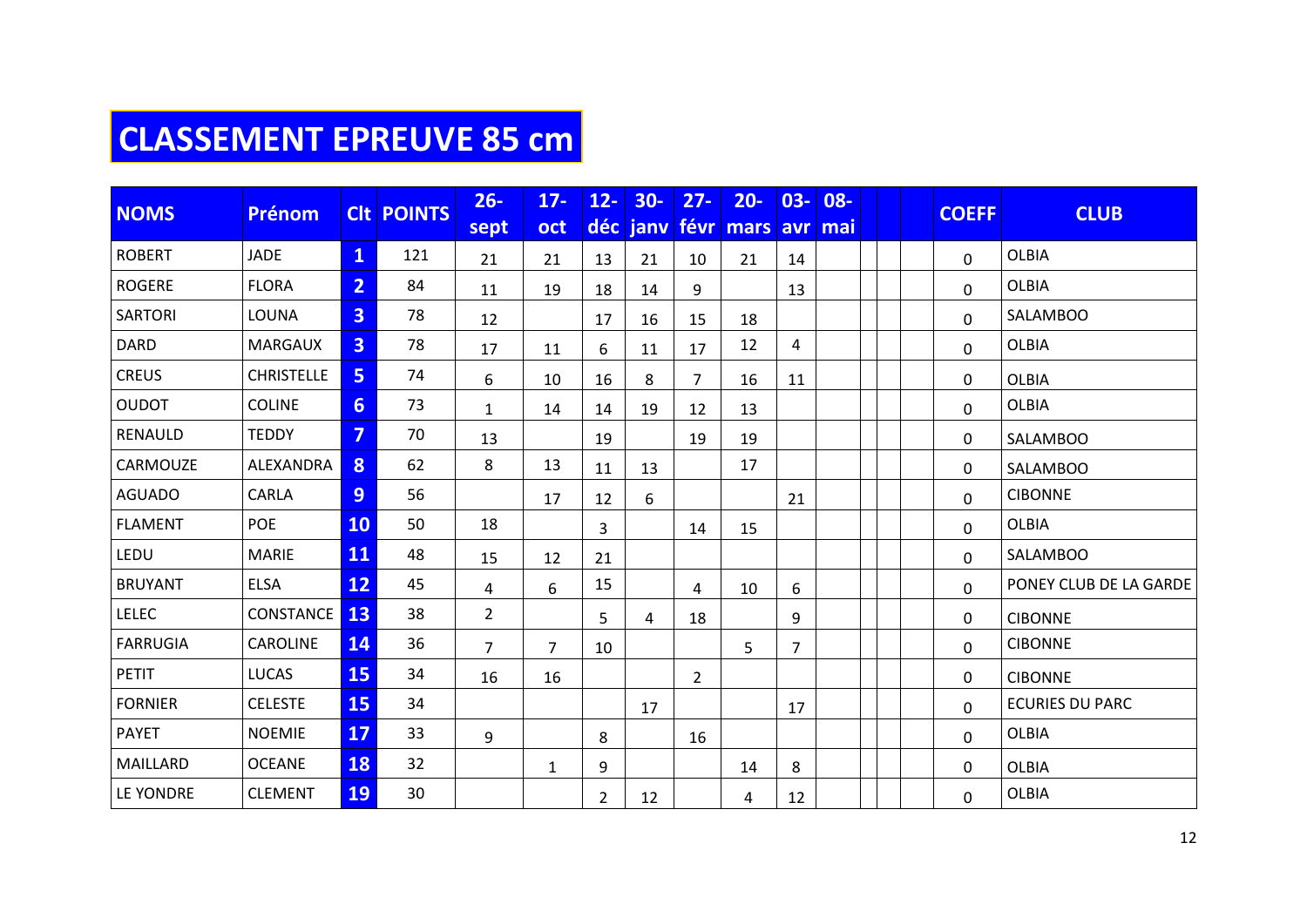| <b>HENRI</b>     | LOU ANN        | 20 | 28 | 10 | $\overline{2}$ |                |    |              |                | 16           |  | 0            | <b>CIBONNE</b>         |
|------------------|----------------|----|----|----|----------------|----------------|----|--------------|----------------|--------------|--|--------------|------------------------|
| <b>FONTANA</b>   | <b>EVANE</b>   | 21 | 25 |    |                |                | 18 |              | 7              |              |  | 0            | <b>CIBONNE</b>         |
|                  | <b>MANON</b>   | 22 | 21 |    |                |                |    | 21           |                |              |  | 0            | <b>CIBONNE</b>         |
| GRANDMANCHE      | <b>ELISA</b>   | 22 | 21 |    |                |                |    |              | $\overline{2}$ | 19           |  | $\mathbf 0$  | <b>CIBONNE</b>         |
| <b>BROUQUIER</b> | <b>NINA</b>    | 24 | 20 |    |                |                |    | 6            | 9              | 5            |  | 0            | <b>CIBONNE</b>         |
| <b>BAILLEUL</b>  | <b>JOELLE</b>  | 25 | 19 | 19 |                |                |    |              |                |              |  | 0            | <b>OLBIA</b>           |
| <b>FORTOUL</b>   | AMANDINE       | 26 | 18 |    | 18             |                |    |              |                |              |  | $\mathbf{0}$ | <b>CIBONNE</b>         |
| <b>COLBOIS</b>   | SOHANE         | 26 | 18 |    |                | $\overline{7}$ | 10 |              |                | $\mathbf{1}$ |  | 0            | <b>CIBONNE</b>         |
| <b>MICHEL</b>    | <b>JULIE</b>   | 26 | 18 |    |                |                |    |              |                | 18           |  | $\mathbf 0$  | VAL DE CAMPS           |
| ROMAND           | <b>EMMA</b>    | 29 | 16 | 5  |                |                |    | 8            | 3              |              |  | 0            | <b>OLBIA</b>           |
| COLLOMP          | <b>ELEANIC</b> | 30 | 15 |    | 15             |                |    |              |                |              |  | 0            | E DES ROSS             |
| <b>BONAMY</b>    | <b>BEVERLY</b> | 30 | 15 |    |                |                | 15 |              |                |              |  | 0            | <b>OLBIA</b>           |
| SIHLE WISSEL     | <b>HANNAH</b>  | 30 | 15 |    |                |                | 5  | $\mathbf{1}$ | 6              | 3            |  | 0            | <b>OLBIA</b>           |
| <b>AUDIN</b>     | LOU            | 30 | 15 |    |                |                |    |              |                | 15           |  | 0            | VAL DE CAMPS           |
| VOZELLE          | <b>CHLOE</b>   | 34 | 14 | 14 |                |                |    |              |                |              |  | 0            | <b>CIBONNE</b>         |
| KILLIAN          | <b>JULIE</b>   | 35 | 13 |    | 4              |                | 9  |              |                |              |  | 0            | <b>CIBONNE</b>         |
| <b>IBERTI</b>    | C'IAN          | 35 | 13 |    |                |                |    | 13           |                |              |  | 0            | <b>OLBIA</b>           |
| CORDOVANA        | <b>TESS</b>    | 37 | 11 |    |                |                |    | 11           |                |              |  | 0            | <b>OLBIA</b>           |
| <b>MAGNAN</b>    | <b>ALICE</b>   | 37 | 11 |    |                |                |    |              | 11             |              |  | 0            | <b>CIBONNE</b>         |
| LOSH             | <b>AURELIE</b> | 39 | 10 |    |                |                |    |              |                | 10           |  | $\mathbf 0$  | VAL DE CAMPS           |
| <b>REBOUX</b>    | JADE           | 40 | 9  |    | 9              |                |    |              |                |              |  | 0            | E ENTRECOLLES          |
| <b>CUELLO</b>    | <b>CELINE</b>  | 41 | 8  |    | 8              |                |    |              |                |              |  | 0            | PONEY CLUB DE LA GARDE |
| <b>MORALY</b>    | <b>OSCAR</b>   | 41 | 8  |    |                |                |    |              | 8              |              |  | 0            | <b>ETALON PAPILLON</b> |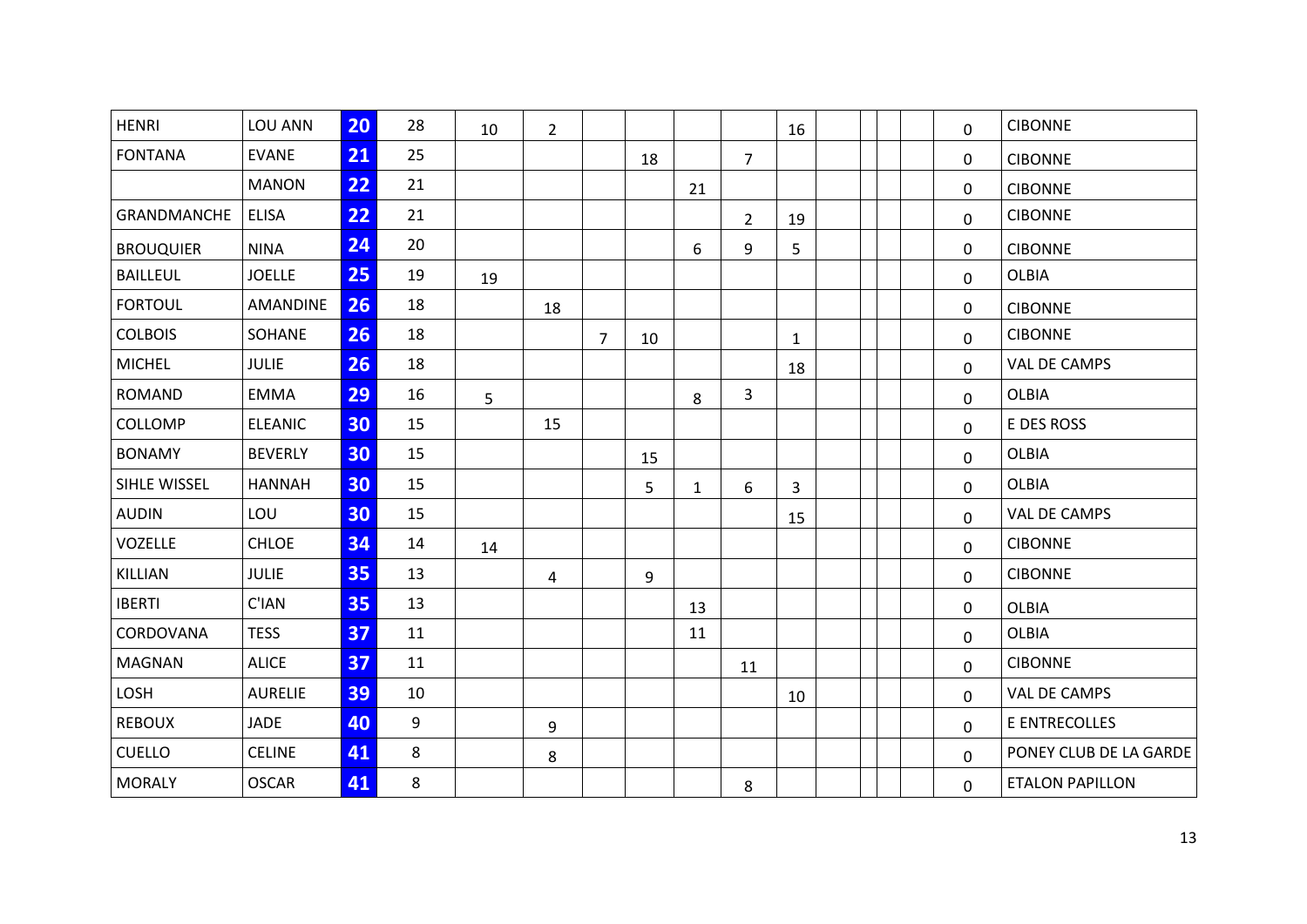| <b>BOUGATEFF</b> | <b>INES</b>      | 43 |   |   | 3 | 4 |   |   |  |  | 0 | <b>CIBONNE</b>          |
|------------------|------------------|----|---|---|---|---|---|---|--|--|---|-------------------------|
| <b>TUMBARELO</b> | MARIE            | 43 |   |   |   |   |   |   |  |  | 0 | SALAMBOO                |
| <b>MOUTTE</b>    | <b>ESTELLE</b>   | 45 | 6 |   |   |   | b |   |  |  | 0 | <b>ECURIES DES ROSS</b> |
| <b>VACCHINO</b>  | LUNA             | 46 |   |   | ל |   |   |   |  |  | 0 | OLBIA                   |
| <b>BOUTIER</b>   | AMANDINE         | 46 |   |   |   |   |   | ⊃ |  |  | 0 | <b>ECURIES DES ROSS</b> |
| PLACAUD          | <b>JULIE</b>     | 48 | З | 3 |   |   |   |   |  |  | 0 | LE BRUSC                |
| <b>DAUPHIN</b>   | <b>CASSANDRE</b> | 48 | 3 |   |   |   |   | 3 |  |  | 0 | <b>ECURIES DES ROSS</b> |
| <b>DREMGEM</b>   | AMBRE            | 50 |   |   |   |   |   |   |  |  | 0 | VAL DE CAMPS            |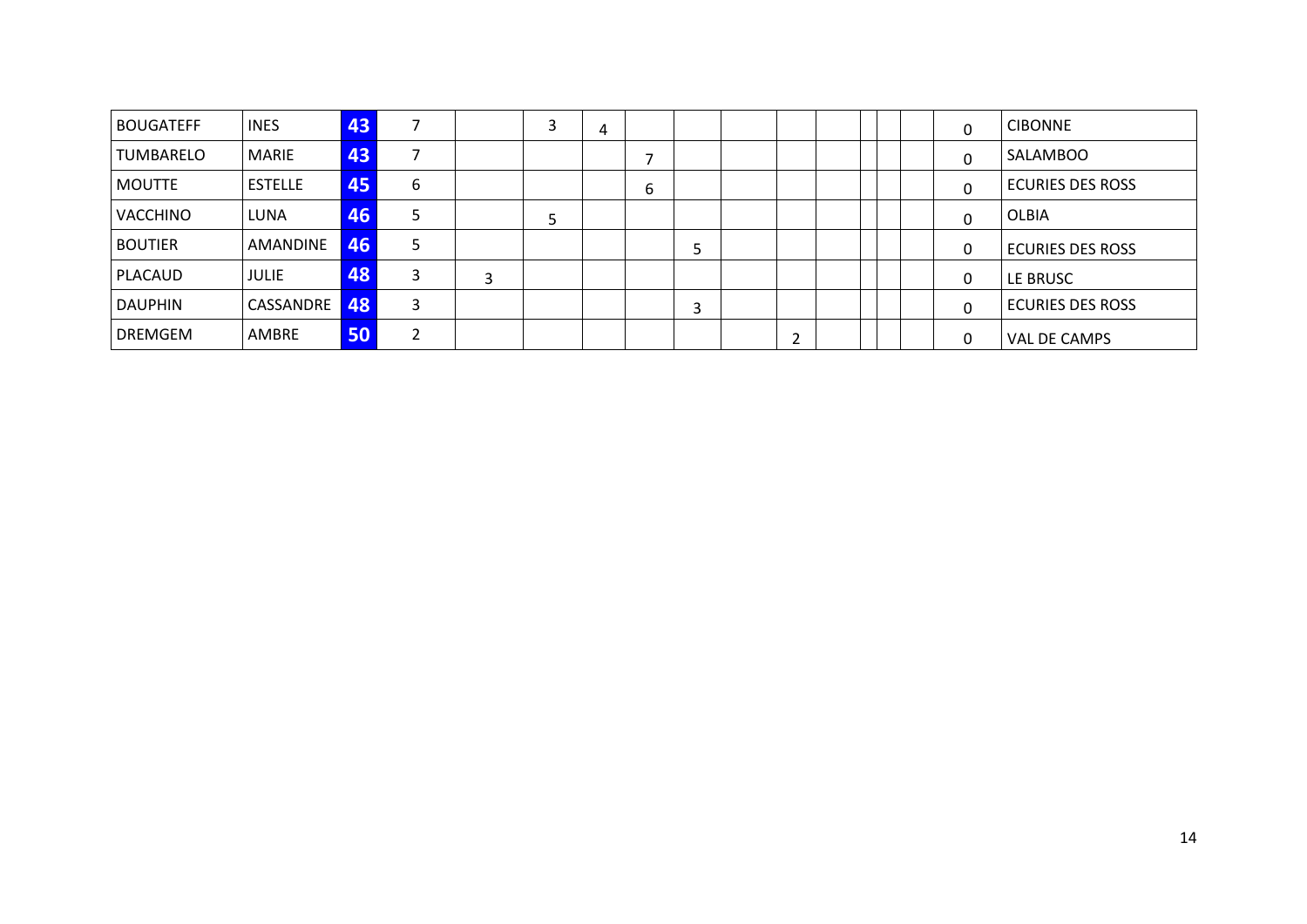## **CLASSEMENT EPREUVE 95 cm**

| <b>NOMS</b>           |                 |                | <b>CIt POINTS</b> | $26 -$ | $17 -$ | $12 -$ | $30-$         | $27 -$ | $20 -$ | $03 -$ | 08- |  | <b>COEFF</b> | <b>CLUB</b>         |
|-----------------------|-----------------|----------------|-------------------|--------|--------|--------|---------------|--------|--------|--------|-----|--|--------------|---------------------|
|                       | Prénom          |                |                   | sept   | oct    |        | déc janv févr |        | mars   | avr    | mai |  |              |                     |
| PHILIATREAU           | <b>CLARA</b>    | $\mathbf{1}$   | 133               | 19     | 17     | 19     | 21            | 19     | 17     | 21     |     |  | $\mathbf 0$  | <b>OLBIA</b>        |
| VOZELLE               | <b>CHLOE</b>    | $\overline{2}$ | 132               | 16     | 21     | 21     | 15            | 21     | 21     | 17     |     |  | 0            | <b>CIBONNE</b>      |
| SIHLE WISSEL          | <b>HANNAH</b>   | 3 <sup>1</sup> | 79                | 14     |        |        | 13            | 17     | 19     | 16     |     |  | 0            | <b>OLBIA</b>        |
| <b>FARUGIA</b>        | CAROLINE        | $\overline{4}$ | 77                | 15     | 16     | 14     |               |        | 18     | 14     |     |  | $\mathbf{0}$ | <b>CIBONNE</b>      |
| <b>PAYET</b>          | <b>NOEMIE</b>   | 5              | 64                | 18     | 15     | 15     |               | 16     |        |        |     |  | 0            | <b>OLBIA</b>        |
| KILLIAN               | <b>JULIE</b>    | 6 <sup>1</sup> | 38                |        | 19     |        | 19            |        |        |        |     |  | 0            | <b>CIBONNE</b>      |
| LEDU                  | <b>MARIE</b>    | $\overline{7}$ | 36                |        | 18     | 18     |               |        |        |        |     |  | 0            | SALAMBOO            |
| <b>FORNIER</b>        | <b>CELESTE</b>  | 8 <sup>°</sup> | 34                |        |        |        | 16            |        |        | 18     |     |  | 0            | E DES ROSS          |
| SPARAPAN              | <b>FANNY</b>    | 9 <sup>°</sup> | 31                |        |        | 16     |               |        |        | 15     |     |  | 0            | <b>CIBONNE</b>      |
| <b>LACROIX</b>        | <b>TYPHAINE</b> | <b>10</b>      | 29                |        |        |        | 14            | 15     |        |        |     |  | 0            | E DES ROSS          |
| <b>SIKLI DALIBERI</b> | <b>SOPHIA</b>   | 11             | 21                | 21     |        |        |               |        |        |        |     |  | $\mathbf 0$  | <b>OLBIA</b>        |
| <b>MICHEL</b>         | <b>JULIE</b>    | 12             | 19                |        |        |        |               |        |        | 19     |     |  | $\mathbf 0$  | VAL DE CAMPS        |
| <b>MERLE</b>          | LOU ANN         | 13             | 18                |        |        |        | 18            |        |        |        |     |  | 0            | E DES ROSS          |
| <b>LECOIS</b>         | <b>KARINE</b>   | 13             | 18                |        |        |        |               | 18     |        |        |     |  | $\mathbf{0}$ | E DES ROSS          |
| CORDOVANA             | <b>TESS</b>     | 15             | 17                | 17     |        |        |               |        |        |        |     |  | 0            | <b>OLBIA</b>        |
| <b>MAGNAN</b>         | <b>ALICE</b>    | 15             | 17                |        |        | 17     |               |        |        |        |     |  | 0            | <b>CIBONNE</b>      |
| COLLOMP               | <b>ELEANIC</b>  | 15             | 17                |        |        |        | 17            |        |        |        |     |  | 0            | E DES ROSS          |
| LOSH                  | AMELIE          | <b>18</b>      | 13                |        |        |        |               |        |        | 13     |     |  | $\mathsf{O}$ | VAL DE CAMPS        |
| <b>DREMGEM</b>        | AMBRE           | <b>19</b>      | 12                |        |        |        |               |        |        | 12     |     |  | 0            | <b>VAL DE CAMPS</b> |